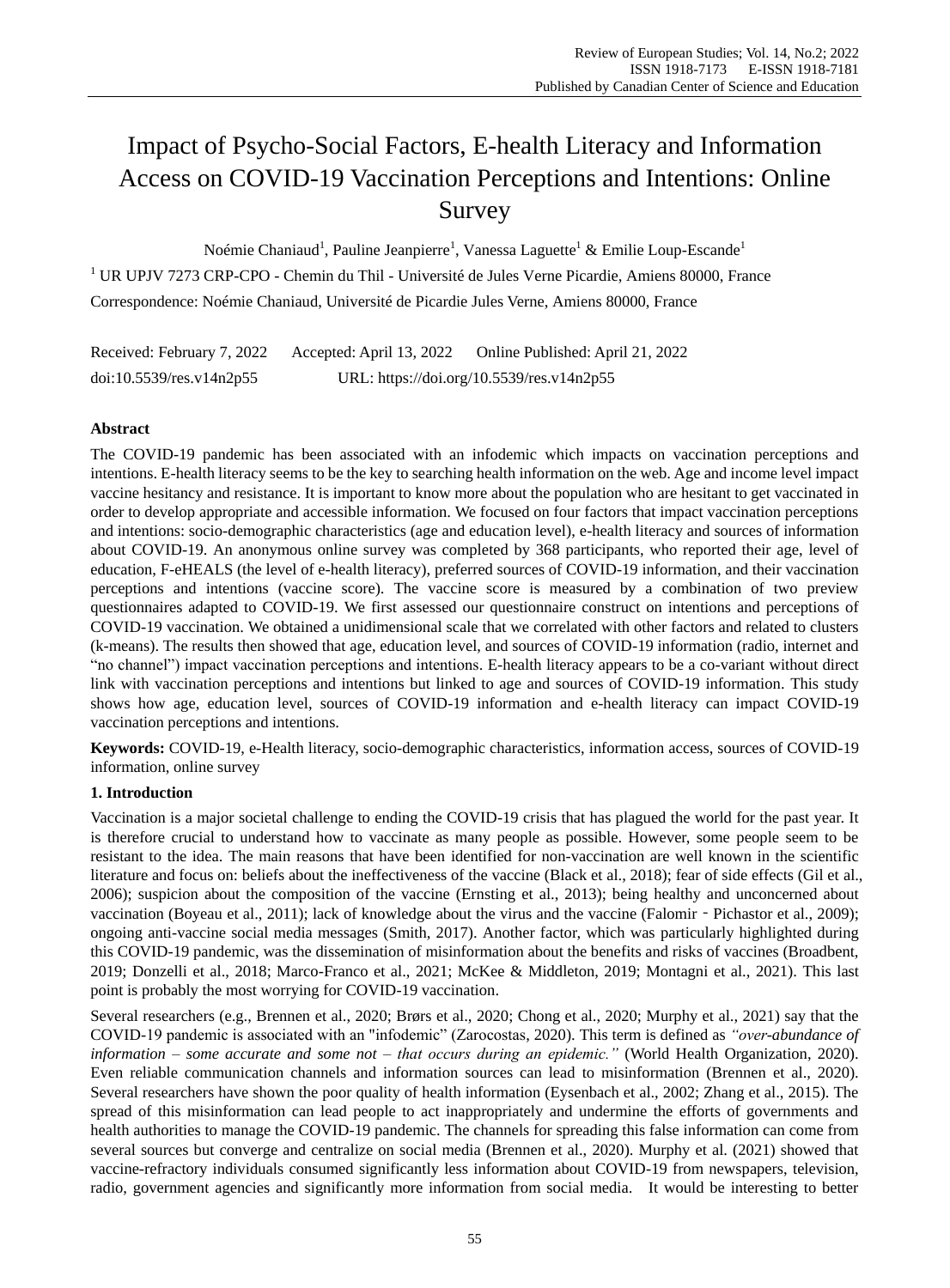understand which information channels have an impact on the perception and intentions of COVID-19 vaccination.

Many researchers highlight the importance of taking into account the level of e-health literacy to address this misinformation (Brørs et al., 2020; Chong et al., 2020; Do et al., 2020). E-health literacy seems to be the key to searching health information on the web. According to the *Institute of Medicine (IoM)*, e-health literacy refers to a person's skills *"to search for, find, understand and evaluate health information from electronic sources and to apply the knowledge gained to treat or solve a health problem"* (Institute of Medicine, 2009). This definition highlights the importance of contextual factors, including the media through which health information is disseminated and of the level of health literacy in relation to these media (Norman & Skinner, 2006a). Currently, few studies have shown an empirical link between e-health literacy and COVID-19 vaccination perception and intentions (e.g., Nath et al., 2021).

Moreover, there is currently no consensus between the level of ehealth literacy and the socio-demographic characteristics of a population (Atmann et al., 2019; Del Giudice et al., 2018; Valizadeh-Haghi & Rahmatizadeh, 2018; Wångdahl et al., 2020). In contrast, many socio-demographic characteristics also showed an impact on vaccination perceptions and intentions. Being over 40 years old and having a high level of education are factors that can lead to a higher take-up rate of vaccination (Black et al., 2018; Kelly et al., 2008). Murphy et al. (2021) showed that age and income level were socio-demographic factors that impact vaccine hesitancy and resistance. Younger age and lower income were related to vaccine hesitancy and resistance. Schwarzinger et al. (2021) showed, from a French sample, that outright vaccine refusal and vaccine hesitancy were both significantly inversely associated with age and lower educational level. It is important to know more about the population who are hesitant to get vaccinated in order to develop appropriate and accessible information (e.g., Aw et al., 2021; Biswas et al., 2021; Nehal et al., 2021; Sallam, 2021).

The scientific literature shows that a significant proportion of the population has a poor perception of the COVID-19 vaccine and is hesitant to get vaccinated (e.g., Callaghan et al., 2020; Grech & Gauci, 2020; Kwok et al., 2021; Neumann-Böhme et al., 2020). It is necessary to understand this problem in order to come to terms with the pandemic (Dror et al., 2020; Murphy et al., 2021). It is therefore imperative to understand the roles of socio-demographic characteristics, e-health literacy and sources of COVID-19 information with the COVID-19 vaccination perceptions and intentions. The aim of the study is to better understand how these dimensions impact COVID-19 vaccination perceptions and intentions. To achieve this goal, we developed four hypotheses:

H1: According to Murphy et al. (2021), older participants will be more favorable to COVID-19 vaccination perceptions and intentions than younger participants.

H2: According to Schwarzinger et al. (2021), participants with a high level of education will be more favorable to COVID-19 vaccination perceptions and intentions than participants with a lower level of education.

H3: According to Chong et al. (2020), Brørs et al. (2020) and Do et al. (2020), participants with a high level of e-health literacy will have higher COVID-19 vaccination perceptions and intentions than participants with a low level of e-health literacy.

H4: According to Murphy et al. (2021) and Brennen et al. (2020), respondents consuming getting their information from unreliable less reliable sources (social networks, internet media, family and friends, or no channels) will be less favorable to COVID-19 vaccination perceptions and intentions than those who do not use this type of information source. Respondents getting their information from more reliable sources (newspapers, television, radio, scientific literature, professional health) will be less favorable to COVID-19 vaccination perceptions and intentions than those who do not get information from such sources.

## **2. Method**

## *2.1 Participants*

Our online questionnaire attracted 369 responses from people aged 16 to 82 years (mean = 39,47 years,  $SD = 15,57$ ). We excluded one participant who did not consent to the study. The only one inclusion criterion for this study was that the participants are native French speakers. All the participants signed a consent form after being informed of the study's progress and they were given no compensation.

# *2.2 Procedure*

Participants were invited to complete an anonymous online survey. Each participant had to consent to the study by means of electronic validation in order to be able to access the questionnaires. The instructions given to the participants explained the main objective of the study regarding COVID-19 vaccination perceptions and intentions. The questionnaire was split into four parts. Firstly, the participants completed information about their age and level of education. Secondly, they completed the vaccine questionnaire (Bertin et al., 2020; Biasio et al., 2020). Thirdly, they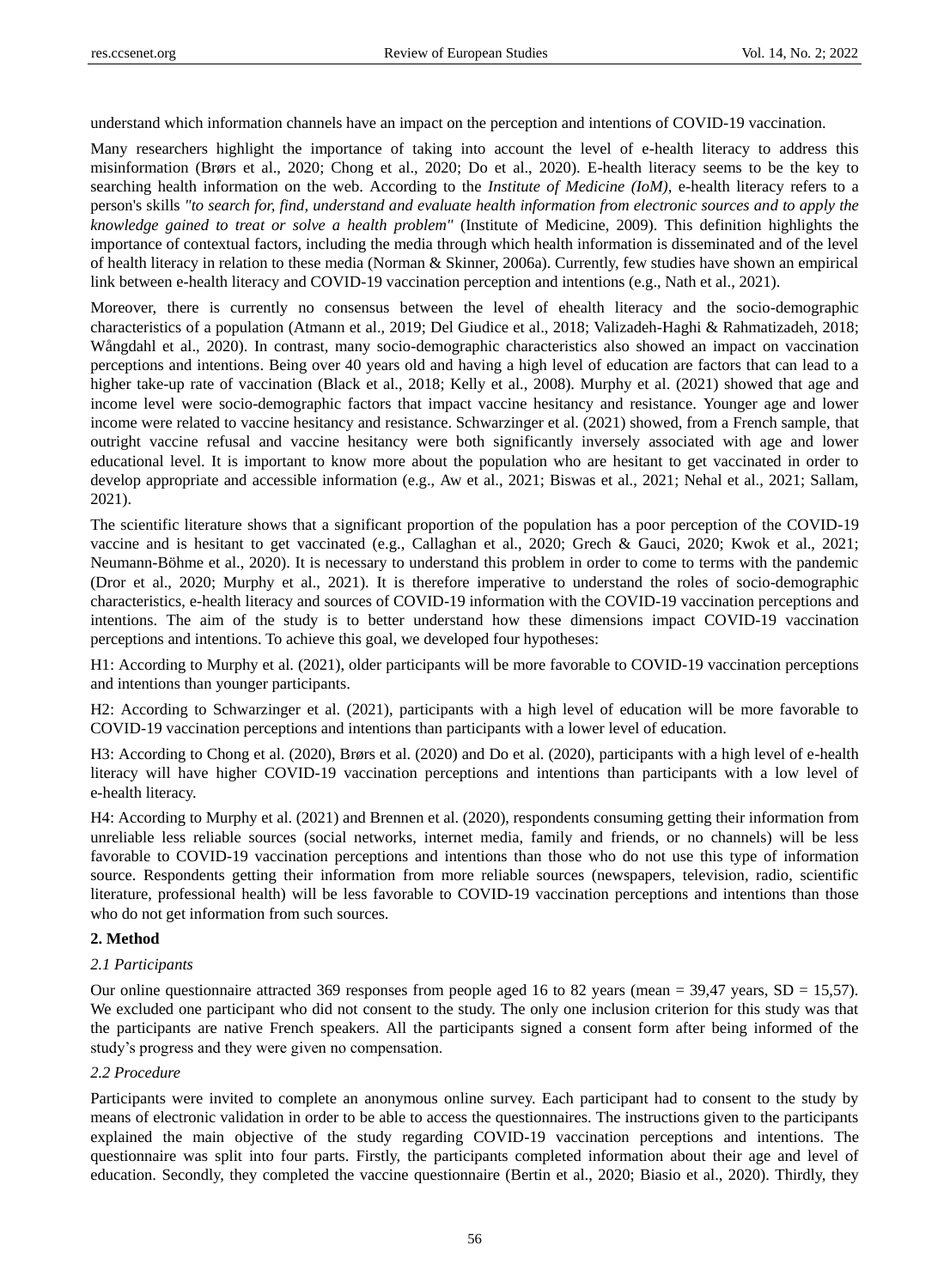completed an ehealth literacy questionnaire (F-eHEALS - Chaniaud et al., in press). Finally, they identified their sources of COVID-19 information. The survey was prepared, distributed, and collected by "LimeSurvey" and had been shared online through various social networks. For its distribution, a convenient, non-probability sampling method was adopted. It took about 5 min to complete. Responses were collected from February 13 to March 19, 2020. The study was in line with the ethical recommendations of the Declaration of Helsinki and the questionnaire was approved by the CNIL (French protection authority).

## *2.3 Questionnaires*

2.3.1 Socio-demographic Measurement

This questionnaire included personal details: age and educational level.

#### 2.3.2 E-Health Litteracy

E-Health literacy was measured with the F-eHEAlth Literacy Scale (F-eHEALS). The French version of F-eHEALS translated by Chaniaud et al. (in press), like the original version of Norman and Skinner's eHEALS (Norman & Skinner, 2006b), consists of 8 items measuring ehealth literacy on a 5-point Likert scale (ranging from 1 = strongly disagree to 5 = strongly agree). The scoring of the eHEALS score depends on the points obtained for each of the items ("strongly disagree" scores 1 point and "strongly agree" score 5 points). The eHEALS score ranges from 8 to 40 points. The higher the score, the higher the level of ehealth literacy.

## 2.3.3 Sources of COVID-19 Information

We used the same sources of COVID-19 vaccine information as Murphy et al. (2021): newspaper, television, radio, internet, social media, health professional, family or friends. We added "no channel" for people who do not follow the news of the pandemic as well as "scientific literature". The respondent answered 'yes' or 'no' to each of the information sources presented.

#### 2.3.4 Perception and Intention to Get Vaccinated Against COVID-19

The perception and the intention to get vaccinated against COVID-19 were measured with a combination of two validated questionnaires : 1) the full 5-item on a 5-point Likert scale (e.g., *"Vaccinations are one of the most significant contributions to public health"* ranging from *1* = *strongly disagree* to *5 = strongly agree*) developed by Lewandowsky et al. (2013) and translated by Bertin et al. (2020), and 2) the dichotomic scale developed by Biasio et al. (2020) applied to COVID-19 vaccines (e.g., *"Will you get vaccinated, if possible?"*) that we adapt through a full 5-item on a 5-point Likert scale (ranging from *1 = strongly disagree* to *5 = strongly agree*).

We computed a score associated with these two questionnaires. The global score is calculated to take into account inverted items and to obtain a total score of between 0 and 40. To do this, it is calculated through two steps: first, one point is subtracted from the score ticked by the respondent for items 1, 2, 3, 4, 6, 8, 9 and 10, while the calculation is 5 minus the score ticked by the respondent for items 5 and 7; secondly, the 10 new recalculated scores are added together.

## *2.4 Data Analysis*

Data were analyzed using SPSS 22 (IBM Corporation, 2013). We tested the association between each of the independent variables (age, level of education, ehealth literacy, source of COVID-19 information) and the vaccine score (vaccination perceptions and intentions), then between each other. We established three vaccine score clusters (pro-vaccine, undecided, anti-vaccine) using k-means. Bivariate correlations (Pearson), ANOVAs and Student t-tests were performed when the sample met the homoscedasticity criteria, while non-parametric tests (Kruskal-Wallis and Mann-Whitney) were performed when the sample did not meet these criteria. The fidelity assessment for the F-eHEALS and the vaccine score was performed by analyzing the internal consistency of the tool as assessed by Cronbach's alpha. Construct validity was measured by an exploratory factor analysis (Principal Component Analysis). According to Comrey and Lee (2013), factor scores above 0.71 were considered excellent, those above 0.63 very good, and those above 0.55 good. The fidelity assessment was performed by analyzing the internal consistency of the tool as assessed by Cronbach's alpha (Nunnaly, 1978).

## **3. Results**

Data, materials in French (with English translation) and analyses are available on the OSF repository at the following address:<https://osf.io/rwne9/>

#### *3.1 Score Vaccine*

## 3.1.1 Assessment of Construct

The Bartlett sphericity test is significant (Chi2 (n = 368) = 1766.56, ddl = 28, P < .000) and the Kaiser-Meyer-Olkin index (KMO) is 0.9. The first factor alone explains 63.11% of the total variance of the 10 items analyzed. Examination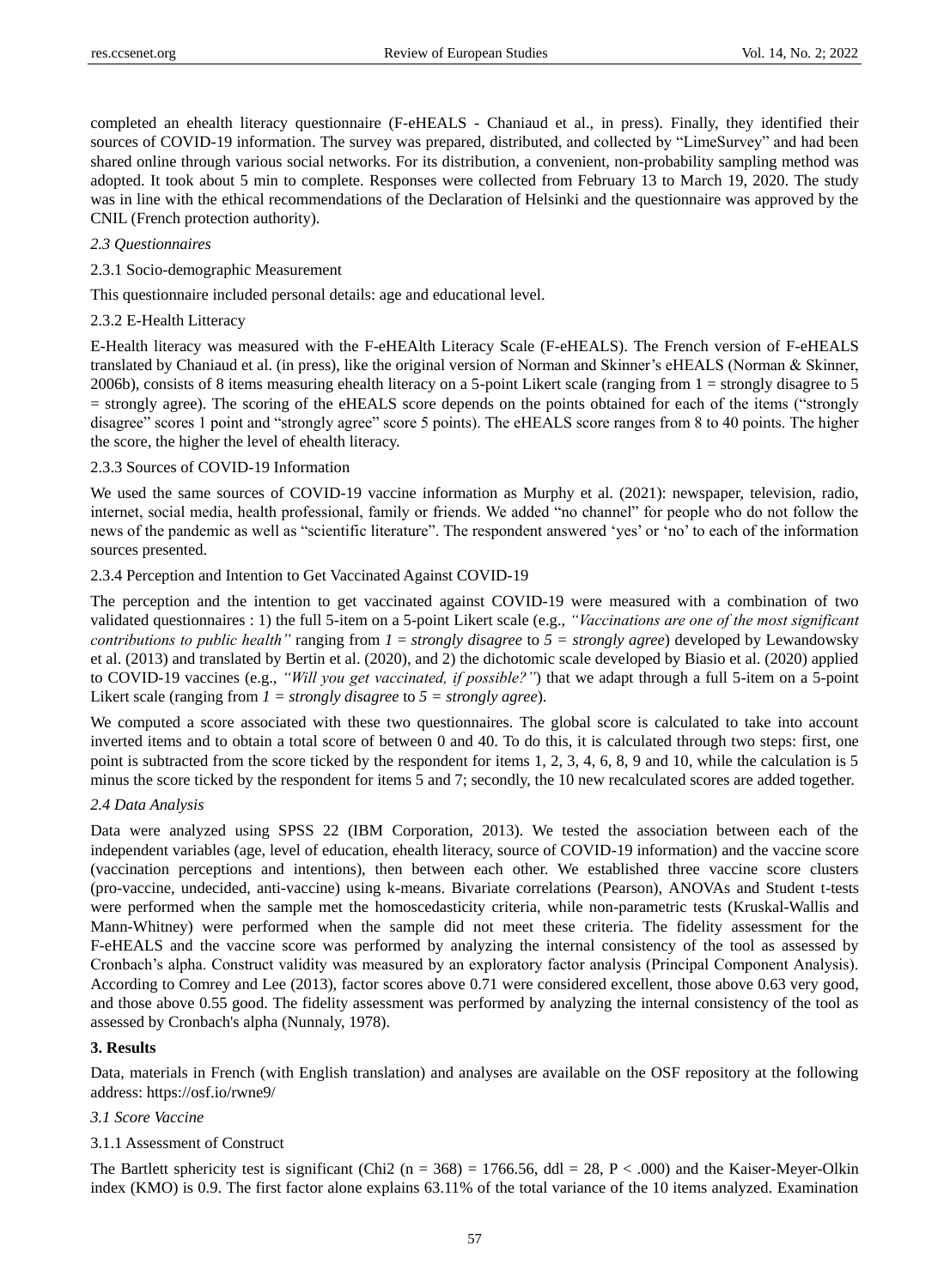of the factor structure reveals a unidimensional scale. The principal component factor analysis is presented in table 1. Cronbach's alpha was 0.753.

|  |  | Table 1. Principal component factor analysis of the vaccine score |  |  |  |  |  |  |
|--|--|-------------------------------------------------------------------|--|--|--|--|--|--|
|--|--|-------------------------------------------------------------------|--|--|--|--|--|--|

| Component 1 |         |  |  |
|-------------|---------|--|--|
| item 1      | .807    |  |  |
| item 2      | .597    |  |  |
| item 3      | .783    |  |  |
| item 4      | .888    |  |  |
| item 5      | $-.813$ |  |  |
| item 6      | .875    |  |  |
| item 7      | $-.575$ |  |  |
| item 8      | .836    |  |  |
| item 9      | .917    |  |  |
| item 10     | .778    |  |  |

# 3.1.2 K-means

Three vaccine score clusters were performed using k-means: pro-vaccine  $(N=184)$ , undecided  $(N = 109)$  and anti-vaccine  $(N = 75)$  (see detail in table 2).

*3.2 Age, Education Level, Ehealth Literacy and Sources of COVID-19 Information With Perception and Intention to Get Vaccinated*

Table 2. Descriptive analyses of socio-demographic characteristics, vaccine score clusters, and ehealth literacy level with the vaccine score

| Variables              |                                                                                                          | $n\left(\%\right)$ | Vaccine score means (SD) |
|------------------------|----------------------------------------------------------------------------------------------------------|--------------------|--------------------------|
| COVID-19 information   | Socio-demographic characteristics, level of health literacy and source of                                |                    |                          |
| Age                    | 39.47 years (15.57)                                                                                      | 368(100)           |                          |
| <b>Education</b> level | Middle school                                                                                            | 4(1.1)             | 16.25(16.38)             |
|                        | Basic technical level (e.g., Youth Training,<br><b>BTEC First Diploma)</b>                               | 22(6)              | 19.27(10.76)             |
|                        |                                                                                                          | 37(10,1)           | 18.51(10.18)             |
|                        | High school level                                                                                        | 79(21.5)           | 23.68(9.22)              |
|                        | Secondary Higher education 1st cycle - high<br>school diploma<br>Higher education 2nd cycle - Bachelor's | 99(26.9)           | 24.72(10.66)             |
|                        | degree                                                                                                   | 99(26.9)           | 28.03(8.95)              |
|                        | Higher education 3rd cycle - Master's degree                                                             |                    |                          |
|                        | Ph.D                                                                                                     | 28(7.6)            | 29.04(9.59)              |
| Ehealth literacy level | 31.53/40 (5.52)                                                                                          | 368(100)           |                          |
| Vaccine score clusters | Pro-vaccine                                                                                              | 184(50)            | 33.31(3.14)              |
|                        | Undecided                                                                                                | 109(29.6)          | 21.18(3.975)             |
|                        | Anti-vaccine                                                                                             | 75(20.4)           | 8.56(3.86)               |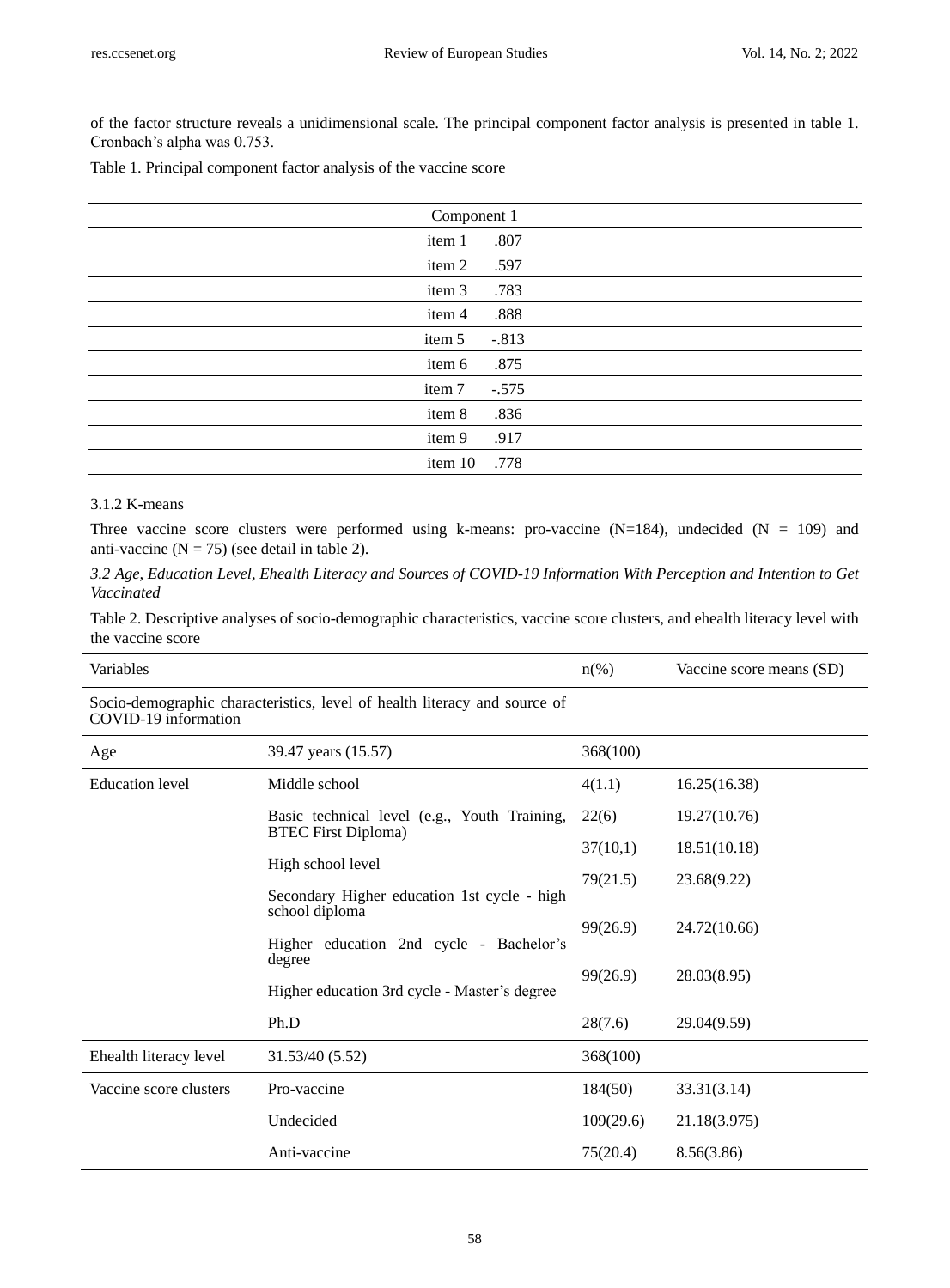## 3.2.1 Age

Age (M =39.47, SD = 15.57, range = 16-82 years) is not significantly correlated with the vaccine score ( $r = 0.2$ , P = .705). However, age significantly impacts the vaccine score clusters (F (2,367) = 3.532, P = .03,  $\eta$ 2 = 0.02). The pro-vaccine (M=40.82, SD = 15.17) and anti-vaccine (M = 40.95, SD = 15.44) clusters are significantly older than the undecided cluster ( $M = 36.17$ ,  $SD = 15.97$ ).

In contrast, there is a low, negative significant correlation between age and the ehealth literacy level ( $r = -12$ ,  $P = .02$ ).

#### 3.2.2 Education Level

The education level significantly impacts the vaccine score (F  $(6,367) = 6.954$ , P < .000,  $n2 = 0.01$ ). The higher the education level, the higher the vaccine score.

In contrast, there is no significant difference between education level and ehealth literacy level (F  $(6,367) = 6.954$ , P  $= .08$ ).

3.2.3 Level of Ehealth Literacy (F-eHEALS) with COVID-19 Vaccination Perceptions and Intentions

The ehealth literacy level (Cronbach's alpha was 0.9) is not correlated with the vaccine score ( $r = 0.08$ ,  $P = .15$ ). eHealth literacy level has no impact on the vaccine score clusters (F  $(2,367) = 1.722$ , P = .18) including the pro-vaccine  $(M = 32.05, SD = 5.47)$ , the undecided  $(M = 31.09, SD = 5.13)$  and the anti-vaccine  $(M = 30.87, SD = 6.11)$  groups.

Some sources of COVID-19 information (internet and scientific literature) were significantly impacted by the ehealth literacy level. "Internet" (F (1,367) = 5.139, P = .024; M = 31.94, SD = 5.24) and "scientific literature" (F (1,367) = 14.97, p <.000,  $M = 33.14$ ,  $SD = 4.46$ ) have a positive impact on the vaccine score.

# 3.2.4 Source of COVID-19 Information

Some sources of COVID-19 information (internet, radio, no channel) significantly impact the vaccine score. On the one hand, "radio" and "internet" have a positive impact on the vaccine score. On the other hand, "no channel" has a negative impact on the vaccine score. All the data are detailed in Table 3 below.

| of<br>Source  | $N(\%)$   | Vaccine<br>score | $_{\rm F}$ | P-value   | $\eta$ 2 |
|---------------|-----------|------------------|------------|-----------|----------|
| COVID-19      |           | means $(SD)$     |            |           |          |
| information   |           |                  |            |           |          |
| Newspaper     | 54(14.7)  | 27.94(9.57)      | 0.15       | .7        |          |
| Television    | 204(55.4) | 25.33(9.31)      | 1.87       | .17       |          |
| Radio         | 112(30.4) | 26.88(9.38)      | 7.5        | $.006**$  | .001     |
|               |           |                  |            |           |          |
| Internet      | 261(70.9) | 25.41(10.12)     | 4.56       | $.03*$    | .01      |
| Social media  | 164(44.6) | 24.31(10.33)     | 2.35       | .13       |          |
| Scientific    | 116(31.5) | 24.96(11.43)     | 0.13       | .72       |          |
| literature    |           |                  |            |           |          |
| Health        | 93(25.3)  | 26.31(9.38)      | 3.15       | .08       |          |
| professional  |           |                  |            |           |          |
| Family<br>and | 104(28.3) | 23.16(9.21)      | 3.12       | .08       |          |
| friends       |           |                  |            |           |          |
| No channel    | 21(5.7)   | 17.52(11.55)     | 10.96      | $.001***$ | 0.03     |

Table 3. Source of COVID-19 information with the vaccine score

*Note.*\*\*\*. Correlation is significant at the .001 level ; \*\*. Correlation is significant at the .01 level ; \*. Correlation is significant at the .05 level.

# **4. Discussion**

The objective of this study was to explore the relationships between socio-demographic characteristics, e-health literacy and sources of COVID-19 information with COVID-19 vaccination perceptions and intentions. To achieve this goal, we used two questionnaires about COVID-19 vaccination intentions and perceptions. Once we had checked the validity of the questionnaire, we formulated four hypotheses.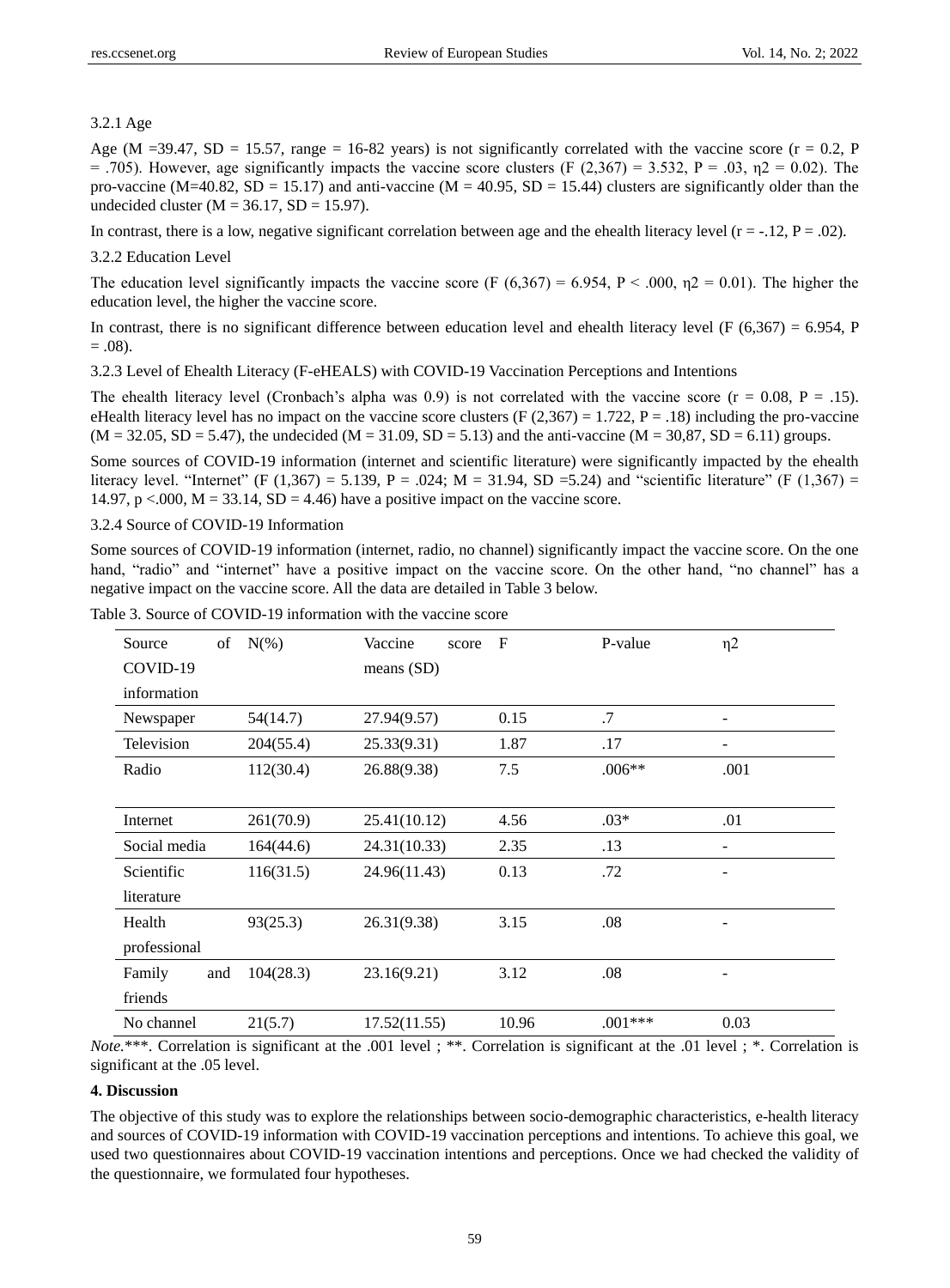The internal consistency ( $\alpha = 0.753$ ) was judged as good according to Nunnaly's recommendations (Nunnaly, 1978). These results are congruent with those of the original study (Bertin et al., 2020 :  $\alpha = 0.84$ ) which obtained a similar result. For the construct validity, the Bartlett sphericity test is significant, and the Kaiser-Meyer-Olkin (KMO) sampling precision index can be described as excellent. These results indicate that the correlations between the items are of good quality and thus legitimize the factor analysis. Construct validity has highlighted a unidimensional structure. The factor scores ranged from 0.58 to 0.97 which is considered as a good to excellent score (Comrey & Lee, 2013). We decided to keep the ten items.

We made four hypotheses, that age (H1), education level (H2), ehealth literacy (H3) and source of COVID-19 information (H4) would have an impact on COVID-19 vaccination perceptions and intentions.

Our first hypothesis (H1) was that older participants would have better COVID-19 vaccination perceptions and intentions compared to younger participants. We can partially validate this hypothesis. The results show that there is no correlation between age and vaccine score which is not in line with the results of Murphy et al (2021). However, age significantly impacts the vaccine score clusters. The pro-vaccine and the anti-vaccine are significantly older than the undecided cluster which reveals a U-shaped curve as in the results of Schwarzinger et al. (2021).

Our second hypothesis (H2) was that participants with a high level of education will be more favorable to COVID-19 vaccination perceptions and intentions than participants with a lower education level. We can validate this hypothesis. The results show that the education level significantly impacts the vaccine score. The higher the education level, the higher the vaccine score. These results are in line with the results of Murphy et al. (2021) and Schwarzinger et al. (2021).

Our third hypothesis (H3) was that participants with a higher level of ehealth literacy will be more favorable to COVID-19 vaccination perceptions and intentions than participants with a low level of ehealth literacy. Our results cannot validate this hypothesis. We do not observe correlation between ehealth literacy and vaccine score and ehealth literacy level has no impact on the vaccine score clusters. These results are not in line with the idea of Brørs et al. (2020), Chong et al. (2020) and Do et al. (2020). However, ehealth literacy could have a covariant role, indeed ehealth literacy is correlated with age and impacts the sources of COVID-19 information (figure 1).

There are several reasons for this lack of correlation. We observed that the standard deviation of the F-eHEALS was quite low, which may be caused by a population that was too homogeneous or a questionnaire that was not sufficiently discriminating. We can also discuss how to measure ehealth literacy. The F-eHEALS is a self-reporting questionnaire, and some participants may think they are reading reliable sources when actually they are not. However, we also found that participants who reported reading scientific literature had a significantly higher ehealth literacy level than those who reported not reading scientific literature. Scientific literature can be considered a reliable source of health information. However, these same individuals reading the scientific literature may have a negative COVID-19 vaccination perception and intention. It would therefore be interesting in the future to better understand the role of ehealth literacy in relation to information sources in terms of individuals' perceptions and intentions.

Our fourth hypothesis (H4) was that respondents consuming information from unreliable sources (social networks, internet media, family and friends, or no channels) will have lower COVID-19 vaccination perceptions and intentions than those who do not consume this type of information. Respondents getting their information from more reliable sources (newspapers, television, radio, scientific literature, professional health) will have lower COVID-19 vaccination perceptions and intentions than those who do not get their information from such sources. We can partially validate our hypothesis. The results show that "radio" and "internet" have a positive impact on the vaccine score and "no channel" has a negative impact on the vaccine score. Our results partially agree with those of Murphy et al. (2021) in that respondents with negative perceptions and who didn't want to get vaccinated were also those who didn't get their information from the radio, though we couldn't demonstrate a similar effect for newspaper or TV information. In contrast, our results show that respondents with less hesitancy to get vaccinated were more likely to get their information from the Web, which tends to contradict the results of Murphy et al. (2021).

Furthermore, our results do not seem to support an infodemic effect, since we observed that respondents who were not interested in getting information about vaccination ("no channel") had a significantly negative COVID-19 vaccination perception and intention compared to those who used some form of information source, even social media. Regardless of its quality, if individuals seek out information about the pandemic, they are likely to have a better perception and be more likely to get vaccinated against COVID-19. Thus, the current problem would not be infodemic but the importance of involving all individuals in public health issues. However, these results may be explained by the fact that respondents appear to have a high level of ehealth literacy, or the data collected may have been in a particular cycle where infodemic was at a minimum (Gallotti et al., 2020), or we interviewed very few individuals who tend to accept misinformation in our sample. These people can be very difficult to approach because of their distrust of science.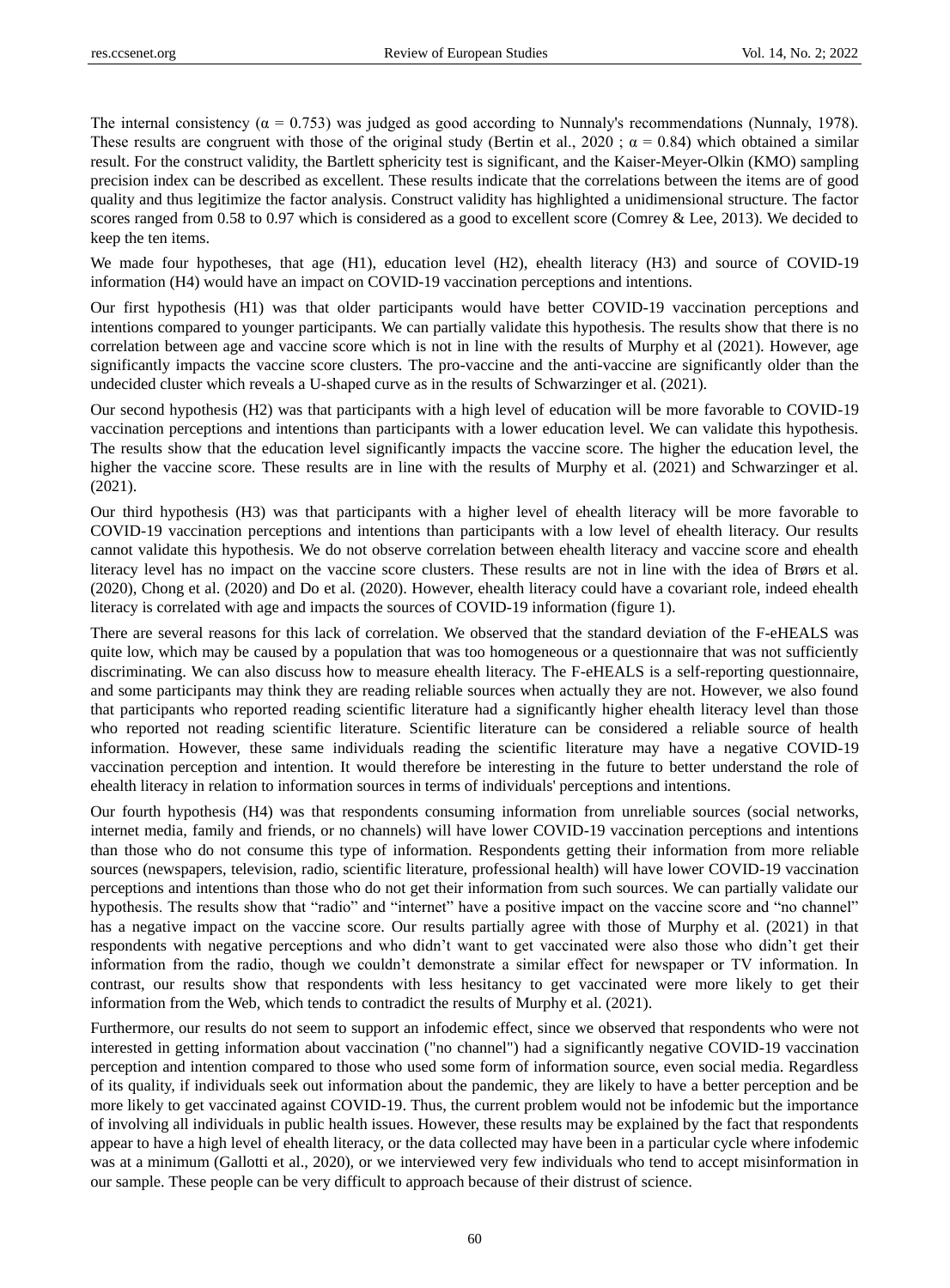This study has some limitations. Given the socioeconomic similarity between members of the study sample, it is not possible to generalize the results to other populations. The population usually available in online surveys have a higher-than-average level of education, which does not allow for recommendations for the population with a low level of education. Nevertheless, the methodology employed may be useful for those interested in understanding perception and hesitancy to get vaccinated. We provide open access (https://osf.io/rwne9/) to our material and data to allow replication of this study in other populations.

To conclude, this study shows how age, education level, sources of COVID-19 information and ehealth literacy can impact COVID-19 vaccination perceptions and intentions (figure 1). It would be interesting to better understand why some individuals are disinterested in the pandemic. The questions of lassitude, habituation, adaptation to uncertainty, social norms in the new social behaviors and in particular health behaviors, the perception of risk, the individual and collective meaning given to the health situation, the familiarization of the strange in the notion of 'living with' can be evoked. Similarly, we encourage studies to better understand the moderating role of ehealth literacy on vaccination perceptions and intentions. Because ehealth literacy is related to individuals' education levels and social and cultural backgrounds, we encourage rethinking the ways in which studies collect data to gain a comprehensive view of the entire population. This would allow public health messages to be tailored to the psychological and behavioral devices of the population as a whole.



Figure 1. Conceptual model of the relationship between age, education level, ehealth literacy, source of COVID-19 information and vaccination perceptions and intentions

# **Acknowledgments**

We would like to thank the study participants for their involvement. Noémie Chaniaud designed the research protocol, organized the survey and recruitment, data collection, performed survey, analyzed the data and wrote the manuscript. Pauline Jeanpierre designed the research protocol, performed survey and reviewed the manuscript. Vanessa Laguette supervised the survey. Emilie Loup-Escande supervised the survey and reviewed the manuscript.

## **References**

- Atmann, O., Werner, C., Linde, K., & Schneider, A. (2019). Health literacy and eHealth among adult asthma patients results of a cross sectional survey. *Journal of Asthma, 0*(0), 1–9.
- Aw, J., Seng, J. J. B., Seah, S. S. Y., & Low, L. L. (2021). COVID-19 vaccine hesitancy—A scoping review of literature in high-income countries. *Vaccines, 9*(8), 900. <https://doi.org/10.3390/vaccines9080900>
- Bertin, P., Nera, K., & Delouvée, S. (2020). Conspiracy Beliefs, Rejection of Vaccination, and Support for hydroxychloroquine: A Conceptual Replication-Extension in the COVID-19 Pandemic Context. *Frontiers in Psychology, 11*[. https://doi.org/10.3389/fpsyg.2020.565128](https://doi.org/10.3389/fpsyg.2020.565128)
- Biasio, L. R., Bonaccorsi, G., Lorini, C., & Pecorelli, S. (2020). Assessing COVID-19 vaccine literacy: a preliminary online survey. *Human Vaccines & Immunotherapeutics, 0*(0), 1–9. <https://doi.org/10.20944/preprints202007.0295.v1>
- Biswas, M., Alzubaidi, M. S., Shah, U., Abd-Alrazaq, A. A., & Shah, Z. (2021). A Scoping Review to Find Out Worldwide COVID-19 Vaccine Hesitancy and Its Underlying Determinants. *Vaccines, 9*(11), 1243.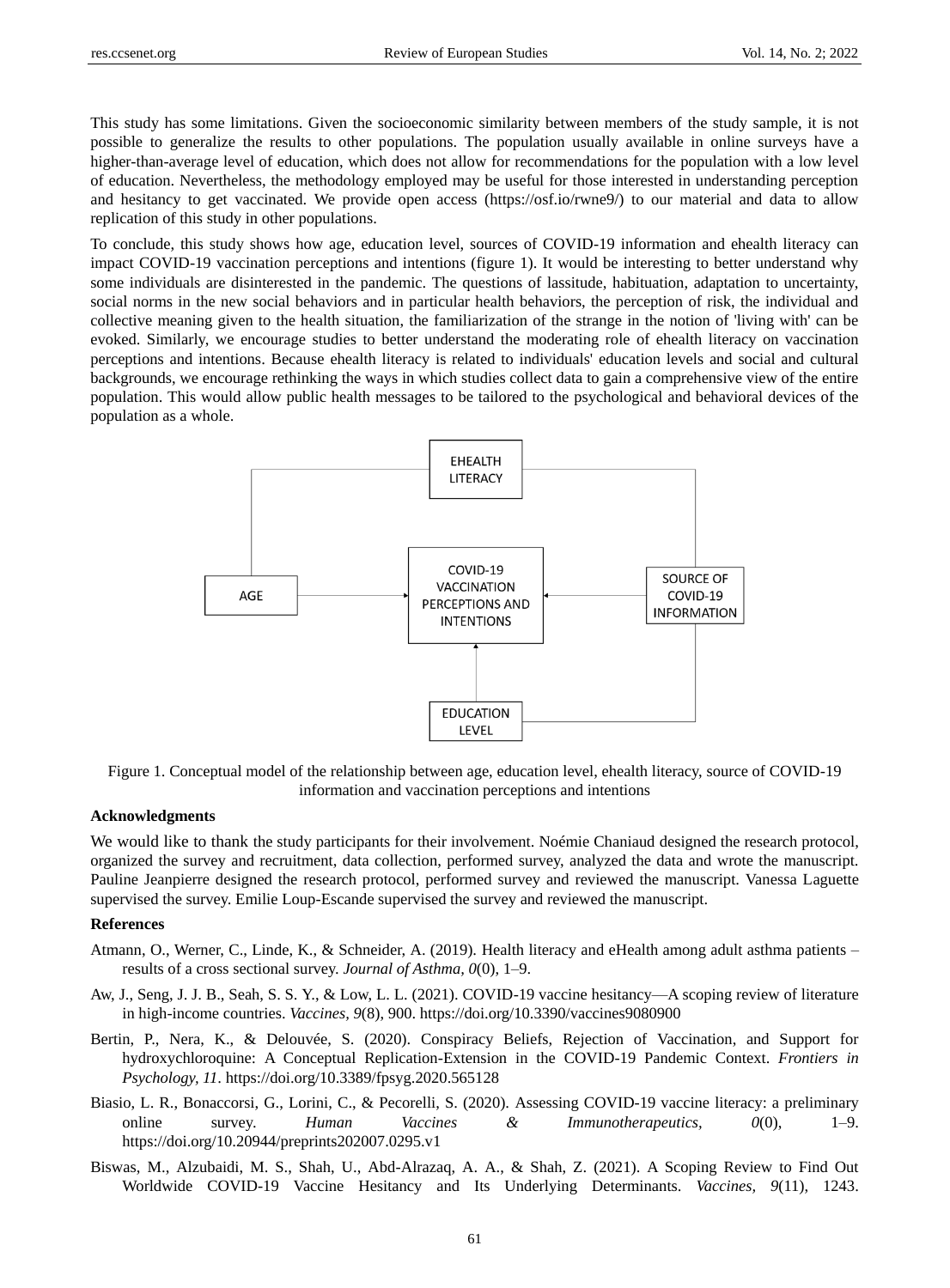<https://doi.org/10.3390/vaccines9111243>

- Black, C. L., Yue, X., Ball, S. W., Fink, R. V., de Perio, M. A., Laney, A. S., … Devlin, R. (2018). Influenza Vaccination Coverage Among Health Care Personnel — United States, 2017–18 Influenza Season. *Morbidity and Mortality Weekly Report, 67*(38), 1050–1054.<https://doi.org/10.3917/spub.111.0019>
- Boyeau, C., Tanguy, M., Pean, S., Delhumeau, A., & Fanello, S. (2011). Couverture vaccinale antigrippale saisonnière et pandémique (H1N1) 2009 : étude auprès du personnel du chu d'Angers. *Sante Publique, 23*(1), 19–29. Retrieved from https://www.cairn.info/revue-sante-publique-2011-1-page-19.htm
- Brennen, J., Simon, F., Howard, P., & Nielsen, R. (2020). *Types, Sources, and Claims of COVID-19 Misinformation*.
- Broadbent, J. J. (2019). Vaccine hesitancy: misinformation on social media. *BMJ (Clinical Research Ed.), 366*(l4457). <https://doi.org/10.1136/bmj.l4457>
- Brørs, G., Norman, C. D., & Norekvål, T. M. (2020). Accelerated importance of eHealth literacy in the COVID-19 outbreak and beyond. *European Journal of Cardiovascular Nursing, 19*(6), 458–461. <https://doi.org/10.1177/1474515120941307>
- Callaghan, T., Moghtaderi, A., Lueck, J. A., Hotez, P. J., Strych, U., Dor, A., … Motta, M. (2020). Correlates and Disparities of COVID-19 Vaccine Hesitancy (SSRN Scholarly Paper ID 3667971). *Social Science Research Network*. Retrieved from<https://doi.org/10.2139/ssrn.3667971>
- Chaniaud, N., Sagnier, C., Loup-Escande, E. (in press). The French version of the Electronic Health Literacy Scale (eHEALS): translation and validation study. *JMIR Formative research*.
- Chong, Y. Y., Cheng, H. Y., Chan, H. Y. L., Chien, W. T., & Wong, S. Y. S. (2020). COVID-19 pandemic, infodemic and the role of eHealth literacy. *International Journal of Nursing Studies, 108*(103644). <https://doi.org/10.1016/j.ijnurstu.2020.103644>
- Comrey, A. L., & Lee, H. B. (2013). A First Course in Factor Analysis. Psychology Press. <https://doi.org/10.4324/9781315827506>
- Del Giudice, P., Bravo, G., Poletto, M., De Odorico, A., Conte, A., Brunelli, L., ... Brusaferro, S. (2018). Correlation Between eHealth Literacy and Health Literacy Using the eHealth Literacy Scale and Real-Life Experiences in the Health Sector as a Proxy Measure of Functional Health Literacy: Cross-Sectional Web-Based Survey. *Journal of Medical Internet Research, 20*(10), e281.
- Do, B. N., Tran, T. V., Phan, D. T., Nguyen, H. C., Nguyen, T. T. P., Nguyen, H. C., … Duong, T. V. (2020). Health Literacy, eHealth Literacy, Adherence to Infection Prevention and Control Procedures, Lifestyle Changes, and Suspected COVID-19 Symptoms Among Health Care Workers During Lockdown: Online Survey. *Journal of Medical Internet Research, 22*(11), e22894[. https://doi.org/10.2196/22894](https://doi.org/10.2196/22894)
- Donzelli, G., Palomba, G., Federigi, I., Aquino, F., Cioni, L., Verani, M., Carducci, A., & Lopalco, P. (2018). Misinformation on vaccination: A quantitative analysis of YouTube videos. *Human Vaccines & Immunotherapeutics, 14*(7), 1654–1659[. https://doi.org/10.1080/21645515.2018.1454572](https://doi.org/10.1080/21645515.2018.1454572)
- Dror, A. A., Eisenbach, N., Taiber, S., Morozov, N. G., Mizrachi, M., Zigron, A., … Sela, E. (2020). Vaccine hesitancy: the next challenge in the fight against COVID-19. *European Journal of Epidemiology, 35*(8), 775–779. <https://doi.org/10.1007/s10654-020-00671-y>
- Ernsting, A., Gellert, P., Schneider, M., & Lippke, S. (2013). A mediator model to predict workplace influenza vaccination behaviour--an application of the health action process approach. *Psychology & Health, 28*(5), 579–592. <https://doi.org/10.1080/08870446.2012.753072>
- Eysenbach, G., Powell, J., Kuss, O., & Sa, E.-R. (2002). Empirical studies assessing the quality of health information for consumers on the world wide web: a systematic review. *JAMA, 287*(20), 2691–2700. <https://doi.org/10.1001/jama.287.20.2691>
- Falomir-Pichastor, J. M., Toscani, L., & Despointes, S. H. (2009). Determinants of Flu Vaccination among Nurses: The Effects of Group Identification and Professional Responsibility. *Applied Psychology, 58*(1), 42-58. <https://doi.org/10.1111/j.1464-0597.2008.00381.x>
- Gallotti, R., Valle, F., Castaldo, N., Sacco, P., & De Domenico, M. (2020). Assessing the risks of 'infodemics' in response to COVID-19 epidemics. *Nature Human Behaviour, 4*(12), 1285–1293. <https://doi.org/10.1038/s41562-020-00994-6>
- Gil, H., Bailly, P., Meaux-Ruault, N., Clement, I., Floret, N., Guiot, A., … Dupond, J. L. (2006). La vaccination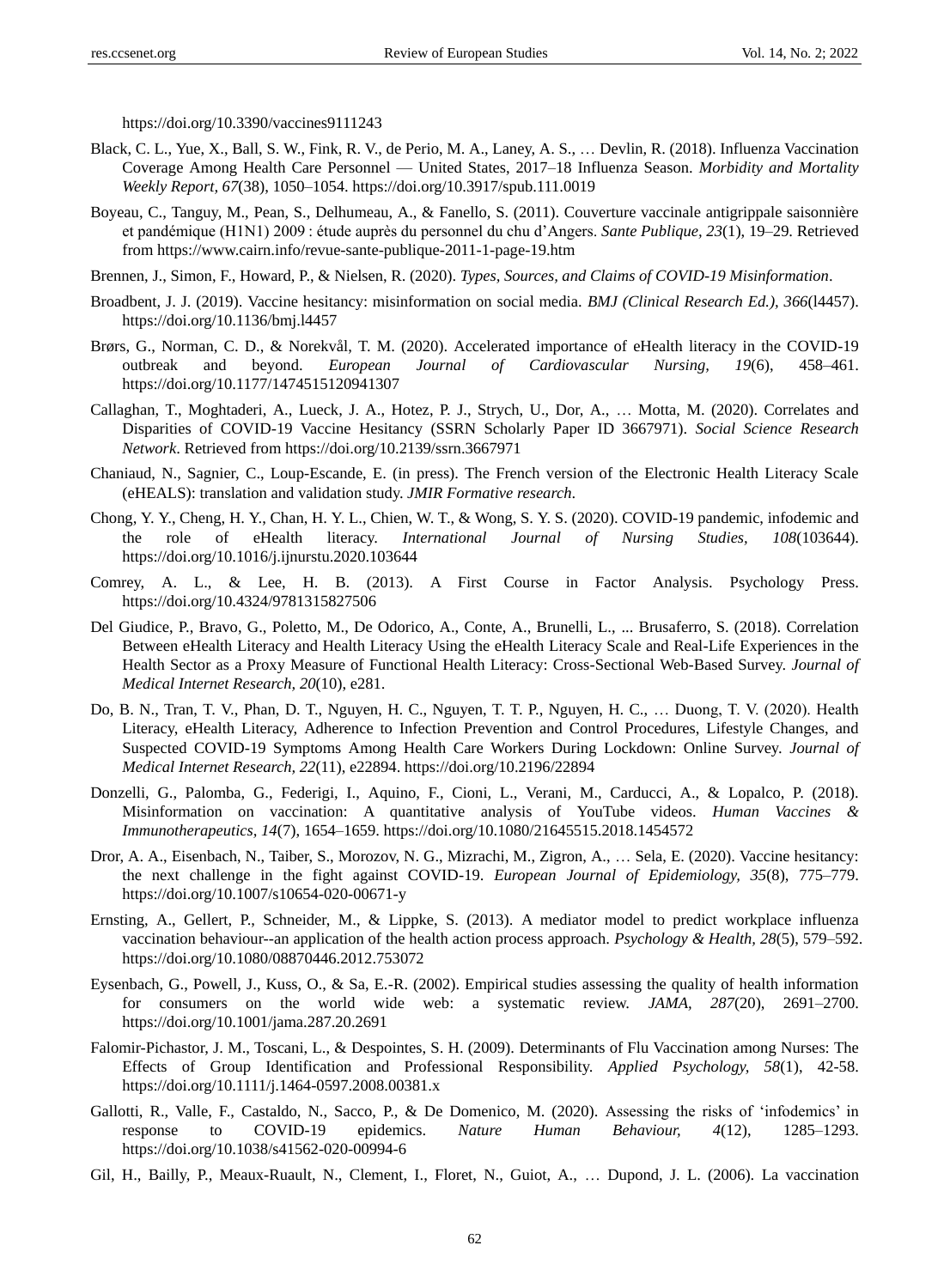antigrippale du personnel hospitalier. Enquête de prévalence au CHU de Besançon, hiver 2003–2004. *La Revue de Médecine Interne, 27*(1), 5–9[. https://doi.org/10.1016/j.revmed.2005.09.007](https://doi.org/10.1016/j.revmed.2005.09.007)

- Grech, V., & Gauci, C. (2020). Vaccine hesitancy in the University of Malta Faculties of Health Sciences, Dentistry and Medicine vis-à-vis influenza and novel COVID-19 vaccination. *Early Human Development*. <https://doi.org/10.1016/j.earlhumdev.2020.105258>
- Institute of Medicine (US). Roundtable on Health Literacy. (2009). Health Literacy, eHealth, and Communication: Putting the Consumer First: Workshop Summary. *National Academies Press (US)*. Retrieved from http://www.ncbi.nlm.nih.gov/books/NBK36296/
- Kelly, C., Dutheil, F., Haniez, P., Boudet, G., Rouffiac, K., Traore, O., & Chamoux, A. (2008). Analyse des motivations à la vaccination antigrippale du personnel du CHU de Clermont-Ferrand. *Médecine et Maladies Infectieuses, 38*(11), 574–585.<https://doi.org/10.1016/j.medmal.2008.09.018>
- Kwok, K. O., Li, K.-K., Wei, W. I., Tang, A., Wong, S. Y. S., & Lee, S. S. (2021). Influenza vaccine uptake, COVID-19 vaccination intention and vaccine hesitancy among nurses: A survey. *International Journal of Nursing Studies, 114*(103854)[. https://doi.org/10.1016/j.ijnurstu.2020.103854](https://doi.org/10.1016/j.ijnurstu.2020.103854)
- Lewandowsky, S., Gignac, G. E., & Oberauer, K. (2013). The role of conspiracist ideation and worldviews in predicting rejection of science. *PloS One, 8*(10), e75637[. https://doi.org/10.1371/journal.pone.0075637](https://doi.org/10.1371/journal.pone.0075637)
- Marco-Franco, J. E., Pita-Barros, P., Vivas-Orts, D., González-de-Julián, S., & Vivas-Consuelo, D. (2021). COVID-19, Fake News, and Vaccines: Should Regulation Be Implemented? *International Journal of Environmental Research and Public Health, 18*(2), 744[. https://doi.org/10.3390/ijerph18020744](https://doi.org/10.3390/ijerph18020744)
- McKee, M., & Middleton, J. (2019). Information wars: tackling the threat from disinformation on vaccines. *BMJ (Clinical Research Ed.), 365*, l2144. <https://doi.org/10.1136/bmj.l2144>
- Montagni, I., Ouazzani-Touhami, K., Mebarki, A., Texier, N., Schück, S., Tzourio, C., & the CONFINS group. (2021). Acceptance of a Covid-19 vaccine is associated with ability to detect fake news and health literacy. *Journal of Public Health, fdab028*.<https://doi.org/10.1093/pubmed/fdab028>
- Murphy, J., Vallières, F., Bentall, R. P., Shevlin, M., McBride, O., Hartman, T. K., McKay, R., Bennett, K., Mason, L., Gibson-Miller, J., Levita, L., Martinez, A. P., Stocks, T. V. A., Karatzias, T., & Hyland, P. (2021). Psychological characteristics associated with COVID-19 vaccine hesitancy and resistance in Ireland and the United Kingdom. *Nature Communications, 12*(1), 29.<https://doi.org/10.1038/s41467-020-20226-9>
- Nath, R., Imtiaz, A., Nath, S. D., & Hasan, E. (2021). Role of Vaccine Hesitancy, eHealth Literacy, and Vaccine Literacy in Young Adults' COVID-19 Vaccine Uptake Intention in a Lower-Middle-Income Country. *Vaccines, 9*(12), 1405.
- Nehal, K. R., Steendam, L. M., Campos Ponce, M., van der Hoeven, M., & Smit, G. S. A. (2021). Worldwide Vaccination Willingness for COVID-19: A Systematic Review and Meta-Analysis. *Vaccines, 9*(10), 1071. <https://doi.org/10.3390/vaccines9101071>
- Neumann-Böhme, S., Varghese, N. E., Sabat, I., Barros, P. P., Brouwer, W., van Exel, J., … Stargardt, T. (2020). Once we have it, will we use it? A European survey on willingness to be vaccinated against COVID-19. The European Journal of Health Economics: *HEPAC: Health Economics in Prevention and Care, 21*(7), 977–982. <https://doi.org/10.1007/s10198-020-01208-6>
- Norman, C. D., & Skinner, H. A. (2006a). eHealth Literacy: Essential Skills for Consumer Health in a Networked World. *Journal of Medical Internet Research, 8*(2)[. https://doi.org/10.2196/jmir.8.2.e9](https://doi.org/10.2196/jmir.8.2.e9)
- Norman, C. D., & Skinner, H. A. (2006b). eHEALS: The eHealth Literacy Scale. *Journal of Medical Internet Research, 8*(4).<https://doi.org/10.2196/jmir.8.4.e27>
- Nunnaly, J. C. (1978). *Psychometric theory* (McGraw Hill).
- Sallam, M. (2021). COVID-19 vaccine hesitancy worldwide: a concise systematic review of vaccine acceptance rates. *Vaccines, 9*(2), 160. <https://doi.org/10.3390/vaccines9020160>
- Schwarzinger, M., Watson, V., Arwidson, P., Alla, F., & Luchini, S. (2021). COVID-19 vaccine hesitancy in a representative working-age population in France: a survey experiment based on vaccine characteristics. *The Lancet Public Health, 6*(4), e210–e221. [https://doi.org/10.1016/S2468-2667\(21\)00012-8](https://doi.org/10.1016/S2468-2667(21)00012-8)
- Smith, T. C. (2017). Vaccine Rejection and Hesitancy: A Review and Call to Action. *Open Forum Infectious Diseases, 4*(ofx146)[. https://doi.org/10.1093/ofid/ofx146](https://doi.org/10.1093/ofid/ofx146)